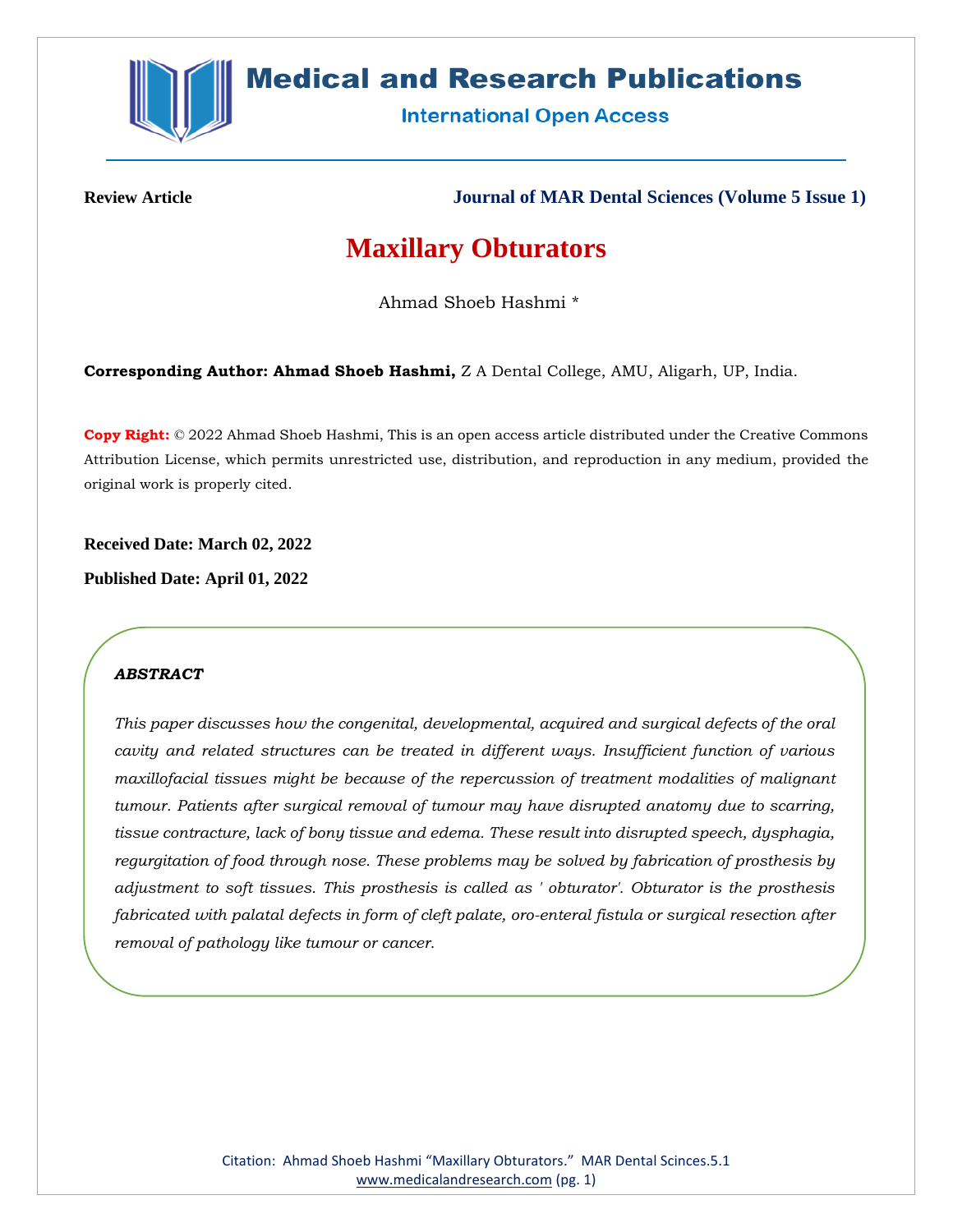## **Introduction**

Malignant Tumour of maxilla can be treated by different modalities including surgical treatment, radiotherapy, chemotherapy, physiotherapy and prosthetic treatment if required. Hemimaxillectomy causes problems in speech, swallowing, mastication which affect different aspects of life and may lead to functional problems due to loss of tissue. Anxiety, Emotional stress, depression & social phobia are associated complaints due to lost part of maxillofacial complex. Small palatal defects due to hemimaxillectomy can be treated by micro vascularized flaps. Large Resection defects can be treated by obturators with dental or maxillofacial prosthesis. Remaining teeth and tissues may be gained used as support for prosthesis. Obturators have paved way for different advantages which include better facial appearance due to presence of support to facial tissues. In addition to this, since it is removable prosthesis, it gives clear vision for further detection of any other tumour. Since maxillary defect may cause nasal defect due to direct communication, obturator can prevent this. Swallowing, Mastication and speech are preserved due to obturators because it replaces soft and hard tissues.

#### **Definitions**

An obturator is a prosthesis which is fabricated for the patients with the palatal defects in the form of cleft lip and palate, oroantral fistula, or surgical resection after removable of pathology-like tumor or cancer1

- Chalian in 1971 described an obturator as a disc or plate, natural or artificial which closes an opening or defect of the maxilla as a result of cleft palate or partial or total removal of the maxilla for a tumor mass[1]
- According to Glossary of Prosthodontic Terms, obturator is a prosthesis used to close a congenital or acquired tissue opening primarily of the hard palate and/or contiguous alveolar/soft tissue structures
- Obturator is that component of a prosthesis that fits into and closes a defect within the oral cavity or other body defect.
- Obturator is a maxillofacial prosthesis used to close, cover, or maintain the integrity of the oral and nasal compartments resulting from a congenital, acquired, or developmental disease process, i.e. cancer, cleft palate, osteo-radionecrosis of the palate. It helps to restore the continuity of the hard palate and oral cavity from nasal cavity, maxillary sinus, and orbit from the oral cavity.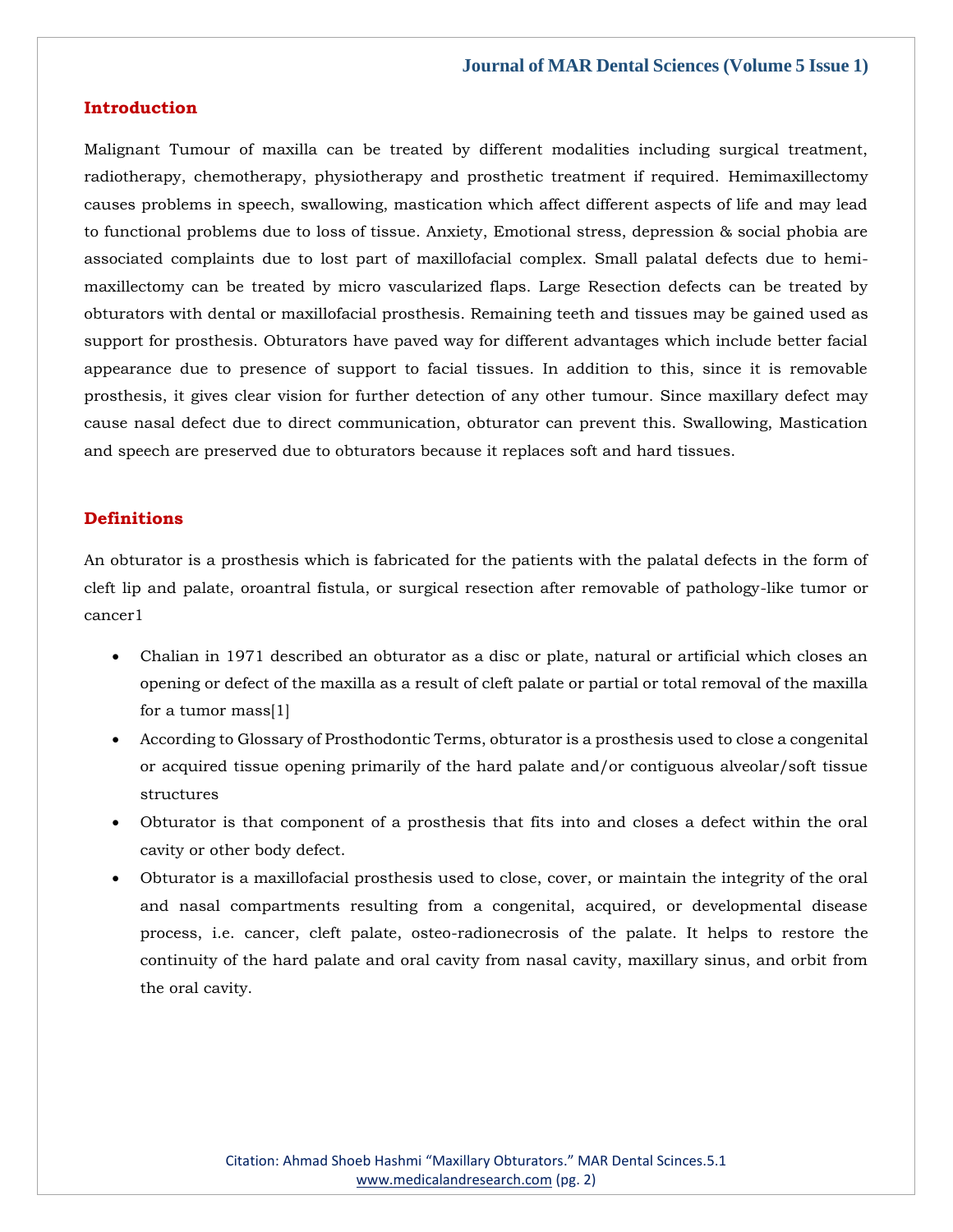## **Ideal requirement for maxillary obturator**

The maxillary obturator must be designed as to easily and swiftly place and held in position both comfortbly and securely to help the patient carry out natural functions such as phonation, deglutition ,mastication and can help maintain hygiene easily. The prosthesis should be for a durable amount of time, and must retain its polish .It should exhibit life like appearance .

There are various functions of obturator.[5]

1. To close the defect

2. For feeding purpose

3. To keep the wound or defective area clean, thus enhance the healing of traumatic or postsurgical defects

- 4. As a stent to hold dressings or packs post surgically
- 5. To reduce the possibility of postoperative hemorrhage
- 6. Help to reshape and reconstruct the palatal contour and/or soft palate
- 7. Improve speech or in some instances, makes speech possible
- 8. Help in reducing the flow of exudates, saliva, and fluids from the mouth into the nasopharynx
- 9. To improve the esthetics and correct lip and cheek contour
- 10. To benefit the morale of the patient with maxillary defects
- 11. To improve function when deglutition and mastication are impaired.

## **Classification of obturator**

#### **Obturator may be classified**

1. According to origin of the discrepancy

## a. For congenital defect

- To close the opening of hard palate, a simple base plate type of palatal plate helps to correct the swallowing, feeding, and speech
- An obturator with a tail, consisting of speech appliance or speech aid prosthesis, which restores soft and hard palate defects and a velopharyngeal extensions that correct the speech
- An overlay denture or a superimposed denture.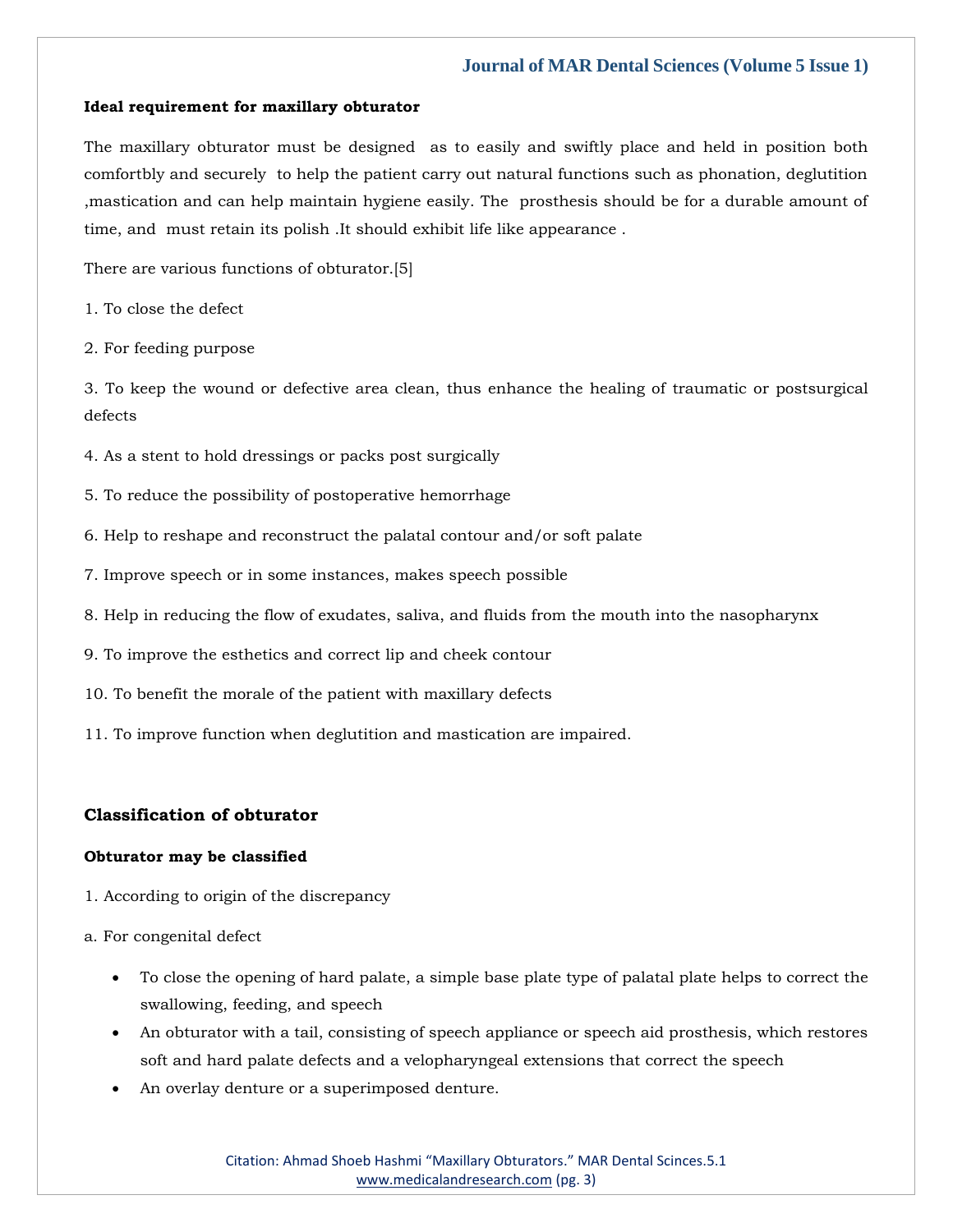b. For acquired defect

- Immediate temporary obturator or surgical obturator is a base plate type of prosthesis which is constructed from the preoperative active impression cast and inserted at the time of surgery, i.e. resection of the maxilla in the operating room
- Interim obturator, temporary obturator, treatment obturator, or transitional obturator is constructed from the postsurgical master cast
- Permanent obturator or definitive obturator.

## 2. According to location of the defect

a. Lateral or buccal obturator: Closes a defect on the labial or buccal ridge areas

b. Alveolar obturator: Closes opening on the alveolar ridge, either on the anterior or the posterior side of the upper jaw

c. Hard palate obturator: Closes opening continued within the anatomical limits of the hard palate whereas soft palate obturator closes the opening on the soft palate

d. Soft palate obturator: Closes the opening on the soft palate

e. Palatal lift prosthesis or obturator: Used to raise the soft palate to the level of the hard palate. When palatopharyngeal incompetence is encountered, rehabilitative efforts are designed to elevate the soft palate. This elevation places the junction of the middle and posterior third of the soft palate in close proximity to the posterior to the pharyngeal wall creating a muscular seal that prevents nasal regurgitation of fluid and food during deglutition. The prosthesis also prevents the escape of air into the nose when speaking[6],[7]

f. Pharyngeal obturator or speech aid prosthesis: It is used in palatopharyngeal insufficiency. This type of prosthesis extends beyond the residual soft palate to create separation between the oropharynx and nasopharynx. Obturator is designed to close the opening between the residual hard and/or soft palate and the pharynx insufficiency. It provides a fixed structure against which the pharyngeal muscles can function to affect palatopharyngeal closure. They establish contact with the musculature comprising the lateral and posterior pharyngeal walls and the soft palate and involve the most difficult functional requirements.[8]

3. According to the type of obturator attachment to the basic maxillary prosthesis

a. Fixed: Fixed type is stationary and directed toward the Passavant's pad. It depends on the forward movement of the pharynx to effect closure. This obturator is generally preferred to hinge and meatus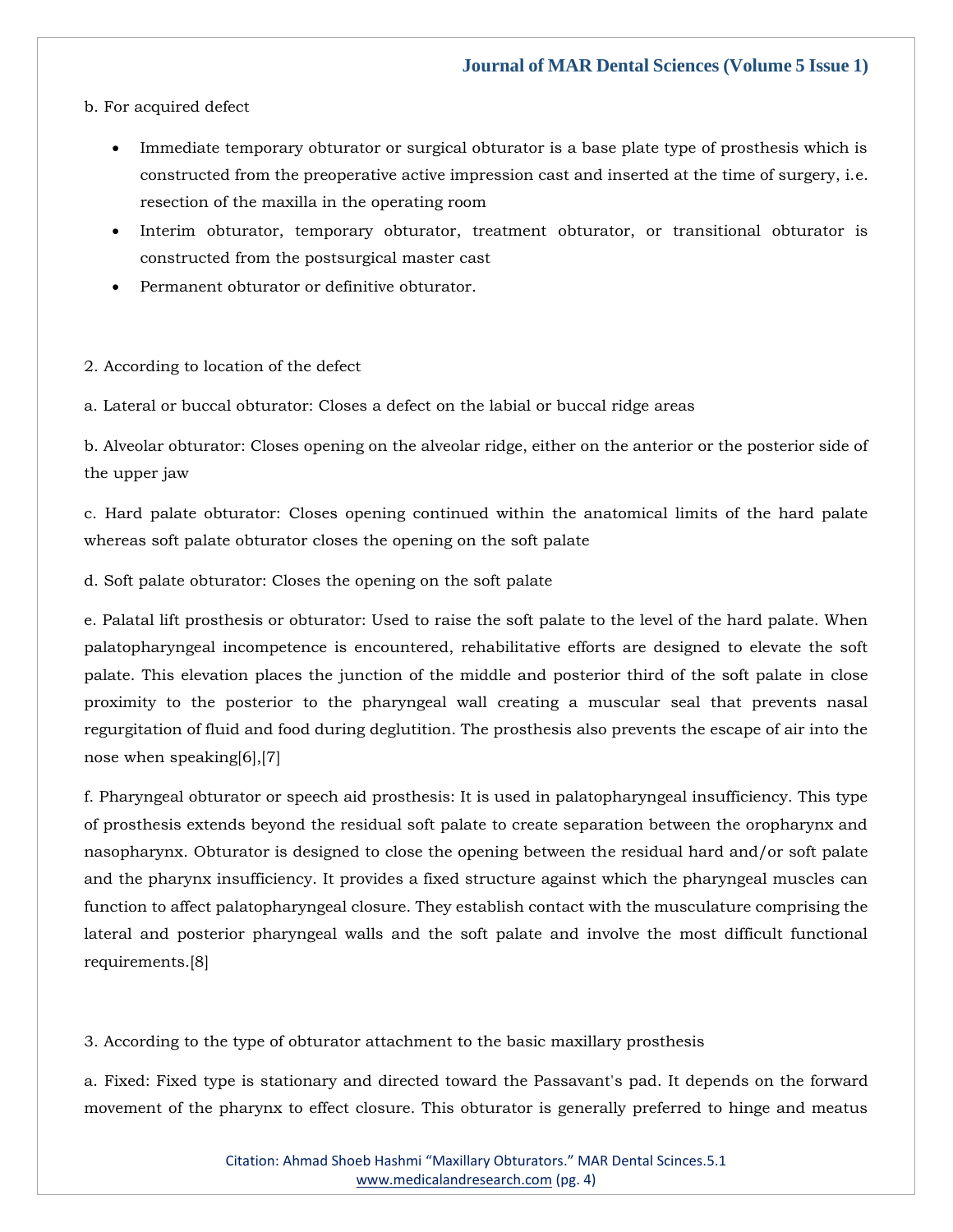type as it is relatively efficient. Fixed type will not impede the residual function and also will not compromise the integrity of resting tissues

b. Hinged: Hinged type is connected to the main maxillary prosthesis by means of a hinge. Its bulk is located along the cleft edges and supposedly serves an anatomic purpose, in that, it moves up and back, supported by the soft palate edges, as does the normal soft palate to affect velopharyngeal closure

c. Meatus: Meatus type of obturator prosthesis extends obliquely upward from the hard soft palate junction to occlude against the turbinate and superior aspect of nasal cavity up to the nasal meatus. It separates the oral and the nasal cavities. It is a speech aid prosthesis designed to close the posterior nasal conches through a vertical extension from the distal aspect of the maxillary prosthesis. This is indicated when entire soft palate has been lost. It is most applicable to the fully edentulous patient who has undergone a total soft palate resection[9],[10]

d. Detachable obturator: The detachable type of obturator is one, in which the maxillary prosthesis and obturator parts are held together by some attachment. The patient can detach the parts for the purpose of insertion and removal, cleaning, and can unite them in the mouth. It is used in patients with restricted opening

e. Magnetically retained obturator: Two portions are connected to each other with the magnets. Magnets are placed as laterally and posteriorly as possible to provide maximum amount of leverage in the denture and retention that is available

f. Implant retained obturator: Implant is more commonly used in the anterior maxillary segment as the bone loss in the anterior segment is approximately threefold more than the posterior segment placement of implant at the time of surgery due to the high rate of recurrence rate and morbidity.[11]

4. According to the physiologic movement of oral, nasal, and pharyngeal tissues adjacent to or functioning against the obturator

a. Static obturator: This obturator covers defects in the area from the lips to the junction of the hard and the soft palates and are essentially covering prostheses

b. Functional obturator: This obturator provides closure in the soft palate and pharyngeal areas and provides surfaces against which movable tissue function. A functional obturator is more difficult to construct since it must maintain contact during muscular activity and should not interfere with it.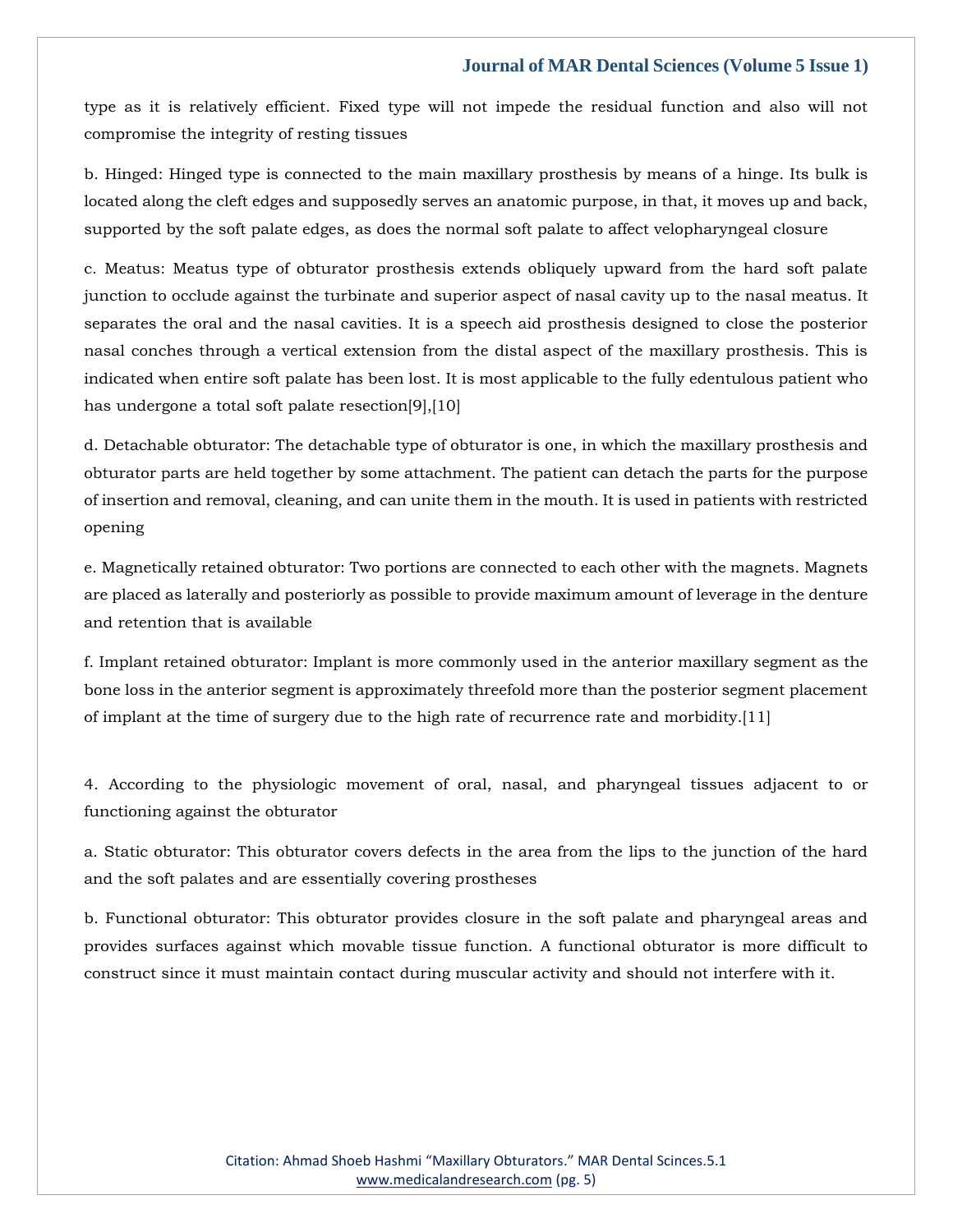- 5. Depending on the material used
- a. Metal obturator
- b. Resin obturator
- c. Silicon obturator.

6. Mohamed Aramany in 1978 classified obturators for maxillectomy patients who are partially edentulous into seven groups. It takes into consideration only the hard palate defects [Figure 1].[12]



**Figure 1: Mohamed Aramany classification**

a. Class I: Resection or defect is performed along the midline of the maxilla; teeth are maintained on one side of the arch. It is the most frequent maxillary defect

b. Class II: Defect is unilateral, retaining the anterior teeth on the contralateral side

c. Class III: Palatal defect occurs in the central portion of the hard palate and may involve part of the soft palate. The surgery does not involve the remaining teeth

d. Class IV: Defect crosses the midline and involves both sides of the maxilla. There are few teeth remaining which lie in a straight line. This may create a unique design problem similar to the unilateral design of conventional removable partial dentures

e. Class V: Surgical defect is bilateral and lies posterior to the remaining abutment teeth

f. Class VI: Defect occurs mostly in trauma and the defect lies anterior to the bilaterally standing abutments. Surgical intervention of anterior midpalatal pathology can cause such type of defects

g. Class VII: This situation is similar to Kennedy Class II, but the defect is small unilaterally posterior to the standing abutments. This situation usually arises as a result of minor surgery for removal of pathology or can occur as squeal of multiple extractions in the posterior regions.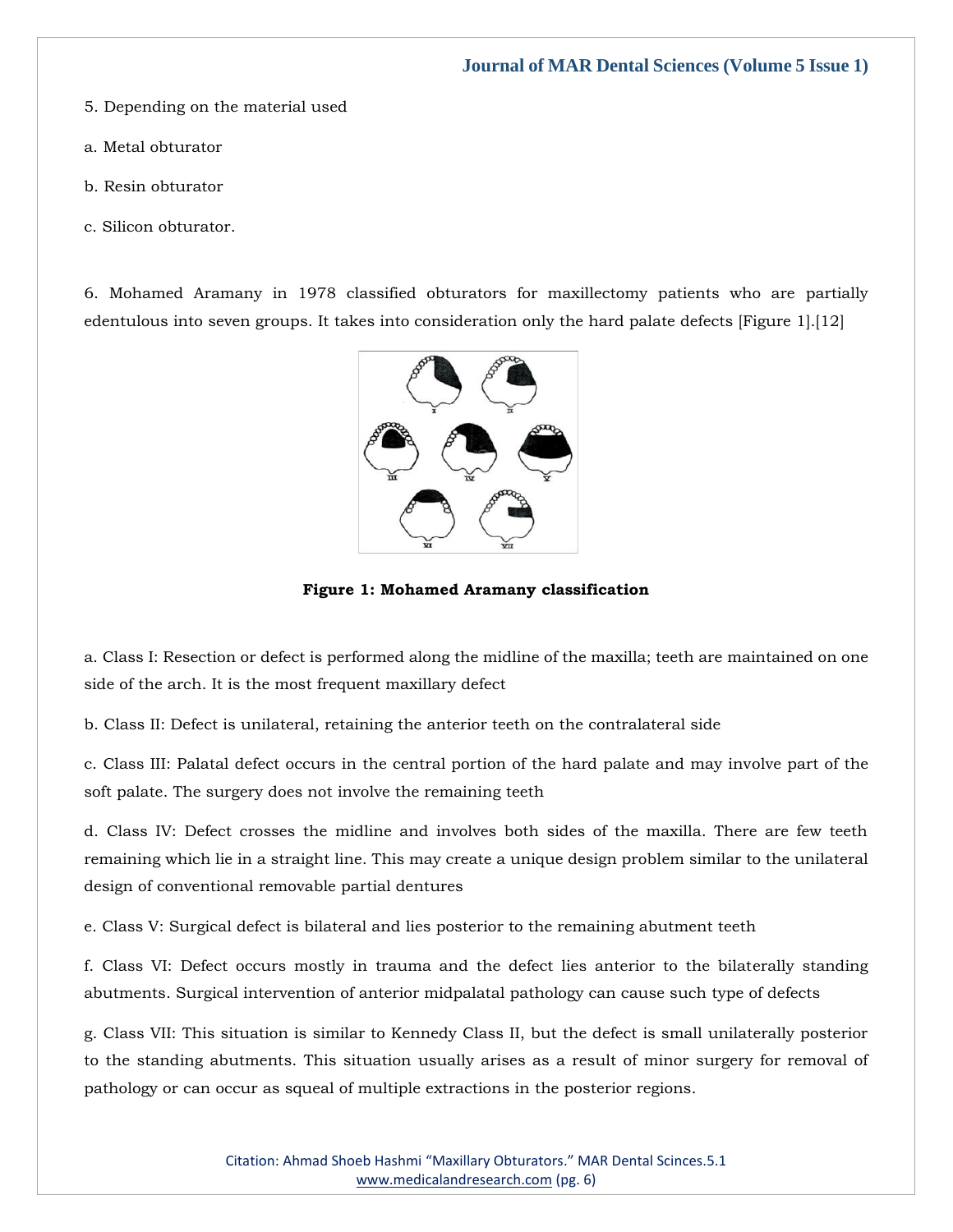#### **Depending on the phase of treatment or prosthetic rehabilitation of acquired hard palate defects**

Patients who undergoes maxillary resection are rehabilitated in three phases by an obturator prosthesis that supports the patients through various stages of healing. These three phases are immediate temporary surgical obturator, interim obturator, and definitive obturator.

#### **It involves three phases of treatment**

- a. Immediate surgical obturator
- b. Transitional obturator
- c. Definitive obturator

1. Immediate surgical obturator or maxillary surgical prosthesis or immediate temporary obturator: Surgical obturator is defined as a temporary prosthesis used to restore the continuity of the hard palate immediately after surgery or traumatic loss of a portion or all of the hard palate and/or contiguous alveolar structure - GPT

- o This is a base plate type of prosthesis which is constructed without a definite extension into the defect
- o It is fabricated on casts obtained from the preoperative active impression and is inserted at the time of surgery, i.e., resection of the maxilla in the operating room
- o It is used primarily in conjunction with a surgical procedure to resect the maxillae and adjacent structures totally or in parts
- $\circ$  After initial healing and removal of the pack after  $7-10$  days, the immediate obturator is usually discarded and replaced by a transitional or temporary prosthesis having a definite bulbous extension and occasionally anterior artificial teeth
- o Objective of the obturators is to restore and maintain oral functions at reasonable levels during the postoperative period until healing is substantially completed
- o Historically, there has been some disagreement as to the value of the surgical obturator. Lang and Bruce (1967) and Zarb (1967) have advocated the use of immediate surgical obturator in most patients.
- The obturator should terminate short of skin graft-mucosal junction
- Prosthesis should be simple, lightweight, and inexpensive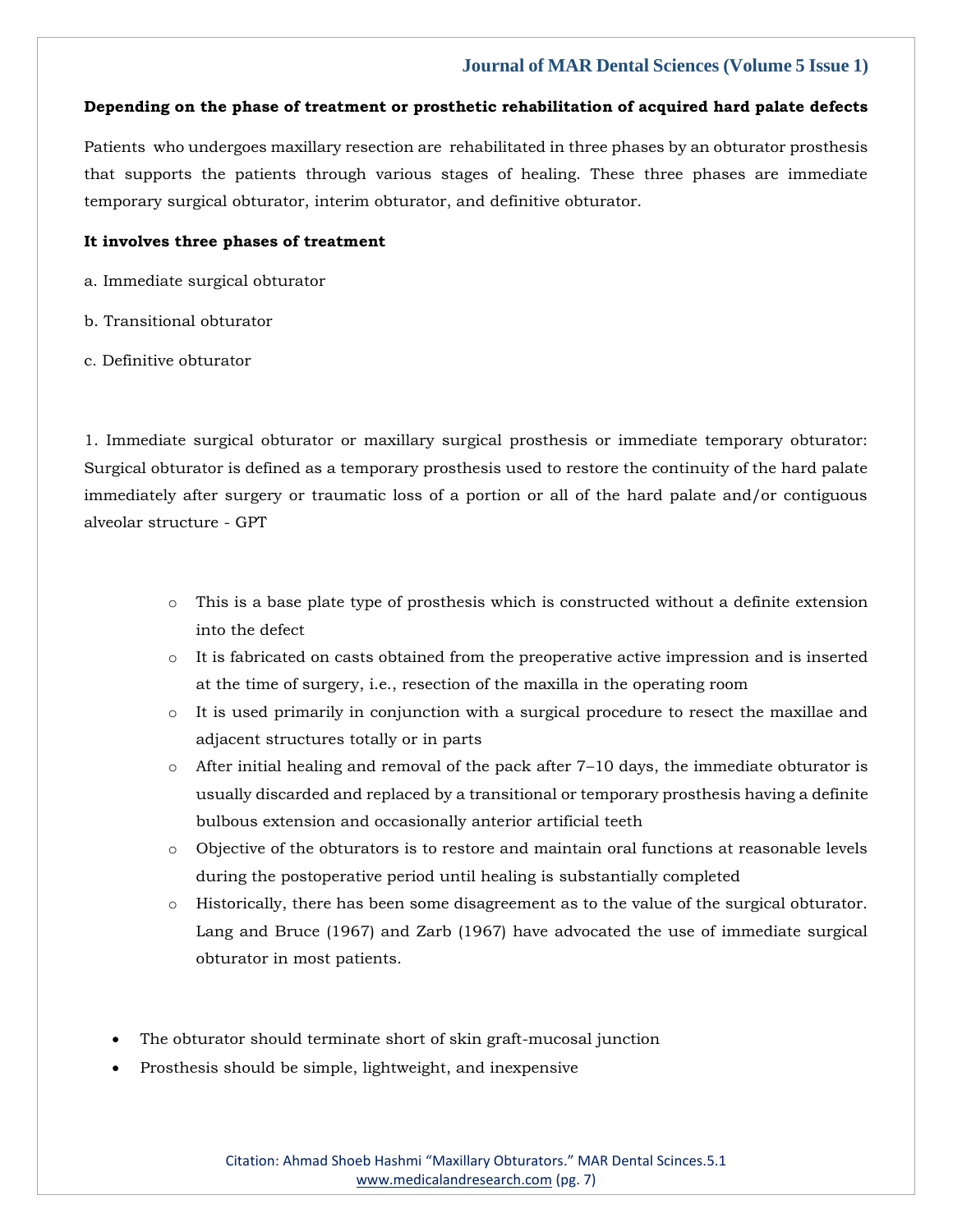- Normal palatal and alveolar contours should be reproduced to facilitate postoperative speech and deglutition
- Posterior occlusion should not be established on the defect side until the surgical wound is well organized
- The obturator for dentate patients should be perforated at interproximal extensions to allow for it to be wired with the remaining teeth
- In some patients, existing complete denture or removable partial denture may be adapted for use as a surgical obturator. Procedure of fabrication of surgical obturator in edentulous patients is as follows.[14]
- An alginate impression of the maxilla is made, and cast is obtained
- If any tumor bulk is present on the alveolus or hard palate, that area of the cast is reduced to normal contour
- Ensure that the prosthesis will not be overextended at the peripheries of the surgical defect, and prosthesis should have border extensions identical to a complete denture
- Avoid estimating the extent of the surgical peripheries, especially in the soft palate and pterygoid area
- Surgical packing will close any discrepancies in the surgical defect margin and the prosthesis margin
- Prosthesis can be fabricated with heat-cure resin or autopolymerizing resin. A heat cure base plate is not necessary as the prosthesis will be used for <10 days. It is most commonly fabricated in clear resin to facilitate visualization of the underlying tissues at the time of placement and during the initial healing period
- Use of an immediate surgical obturator is less common for the edentulous patient than the dentate patient because of the seemingly invasive method of securing the prosthesis.

#### **Surgical obturator in dentulous patients**

1. Basic approaches that can be considered in designing a surgical obturator for the dentate patient.

a. One can fabricate the obturator according to the most conservative line of resection, which will still allow the obturator to be used for larger resections with the understanding that surgical dressing may be needed to fill the space between the obturator and the final line of resection. This method allows the surgeon to utilize the obturator regardless of the size of the defect and does not require the surgeon (or the prosthodontist) to perform intraoperative adjustments to the obturator

b. Other option is to design and fabricate the surgical obturator for the most extreme surgical resection, thereby making it fit best in the worst case situation. With this approach, the surgeon must be willing and able to modify the obturator to accommodate the teeth that are not resected but have been removed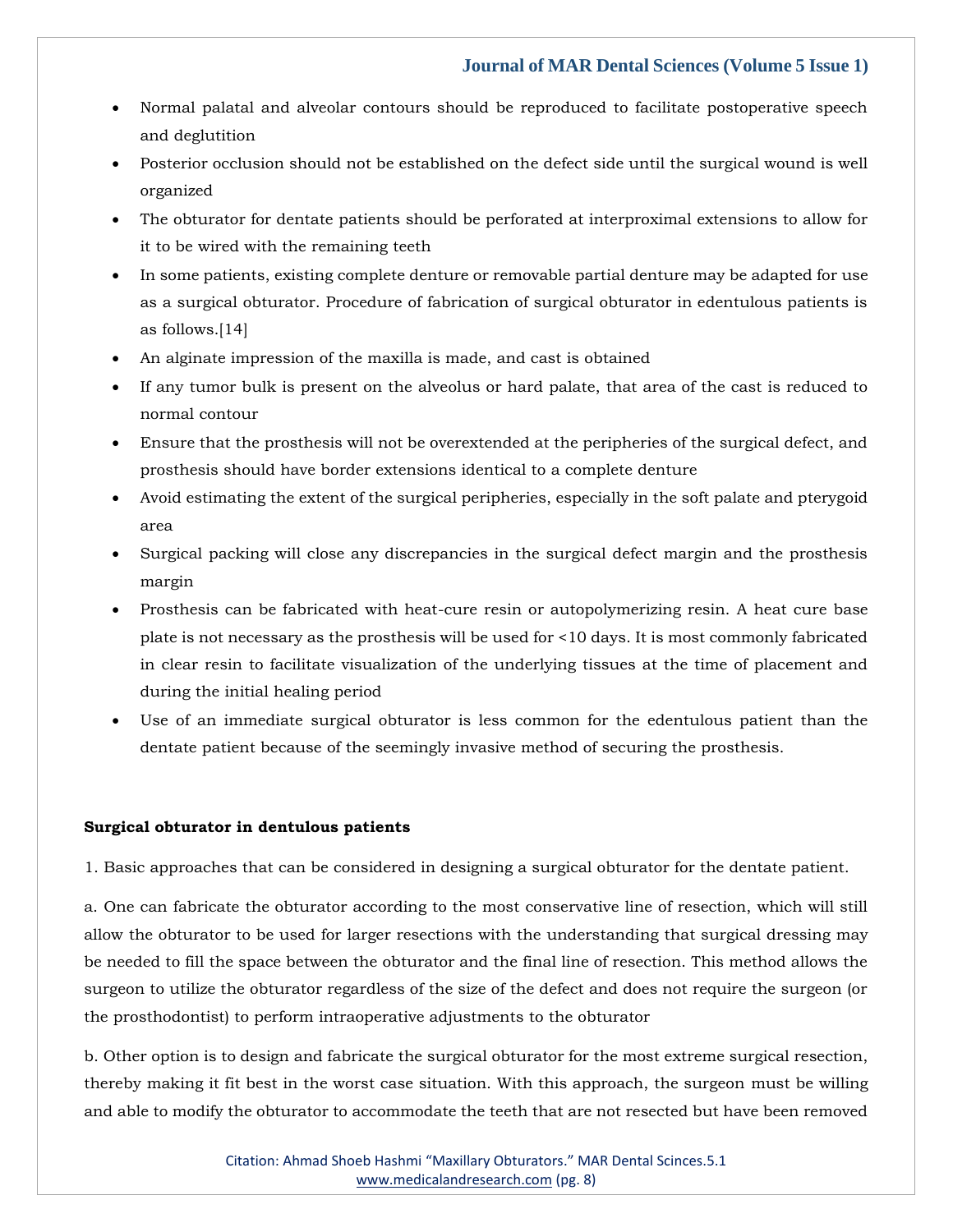from the cast during obturator fabrication. The prosthodontist can guide at the time of surgery to perform the modifications

c. It is the surgeon's preference that dictates the design and placement of the lines of resection on the cast, type of retentive mechanism built into the surgical obturator, and where the holes need to be placed in the obturator

d. Prosthodontic rehabilitation of the dentate patient is a lengthy and involved process. However, if attention is paid to the proper sequencing and details of treatment, it can be one of the most satisfying procedures.[16]

2. Temporary or transitional or postsurgical or interim Obturator

a. It is defined as a prosthesis that is made several weeks or months following the surgical resection of a portion of one or both maxillae. It is frequently included replacement of teeth in the defect area. This prosthesis when used replaces the surgical obturator that is placed immediately following the resection and may be subsequently replaced with a definitive obturator - GPT

b. This obturator is constructed from the postsurgical master cast

c. Interim obturator is placed when the surgical dressing that was supported by the surgical obturator is removed from the superior recesses of the maxillectomy defect

d. This obturator has a false palate, false ridge, teeth, and a closed bulb which is mostly hollow

e. The interim obturator serves the patient for 4–6 months till the maxillary defect heals and matures. Teeth are frequently added to the prosthesis at this juncture to improve function and enhance cosmetics

f. Natural teeth selected for abutment are clasped with stainless steel or wrought metal wire retainers to enhance retention and stability

g. Patient should be seen routinely and must be taught about home care procedures for the regular cleaning of the residual defect, remaining teeth, and the prosthesis

h. When sutures and surgical pack are removed, the prosthodontist should be present in the operating room to begin or to continue fabrication of the temporary obturator[17]

3. Definitive obturator: It is defined as a prosthesis that artificially replaces part or all of the maxilla and the associated teeth lost due to surgery or trauma - GPT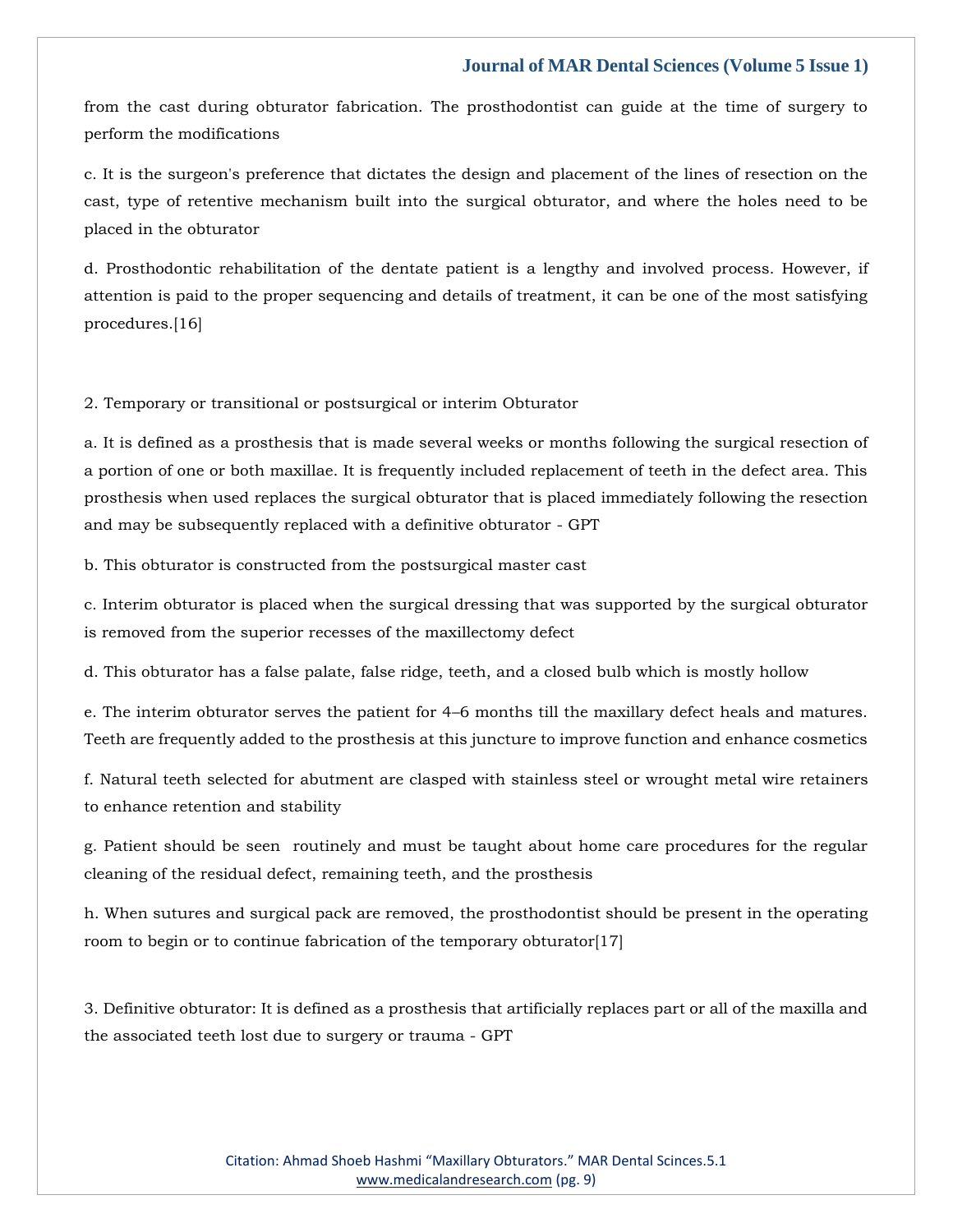#### **ADVANTAGES AND DISADVANTAGES**

- Weight of the obturator is reduced, making it more comfortable and efficient
- Light weight improves one of the fundamental problems of retention and increases physiological function so that teeth and supporting tissues are not stressed unnecessarily
- Decrease in pressure on the surrounding tissues, aids in deglutition and encourages the regeneration of tissue
- Light weight reduces the self-consciousness of wearing a denture
- Light weight does not cause excessive atrophy and physiological changes in muscle balance.

#### **Trouble shooting of obturator**

Patients wearing obturators over a period of time complain of nasal reflux and hyper-nasal speech caused by escape of air. This is mainly due to continued fibrosis of the tissues bordering the prosthesis.

#### **Leakage into the nose**

The prosthesis should be disclosed with a tissue-conditioning material, and the patient should perform functional movements. If swallowing and speech improve, the disclosing material should be evaluated for the area where the tissue conditioner is thickest. The speech can be tested by evaluating the "m" and "b" sounds and the word beat. The thickness of the material can be checked with an explorer.

Most areas will be very thin, while other areas will be 2–3 mm or thicker. These thicker areas should be targeted for the reline procedure. This reline can be accomplished chair side with an auto-polymerizing or composite acrylic resin (Triad). This procedure satisfies the patient's chief complaint and requires minimal time.

#### **Hypernasal speech**

Disclosure of the bulb with a tissue conditioning material often reveals that the surface contact is adequate. In this situation, the prosthesis is adequately closed at the periphery, but the patient's soft palate and pharyngeal closure mechanism are not functional. Observation of the soft palate usually reveals that it is barely elevating on phonation and/or it is quite short in an anterior-posterior dimension. This condition is seen frequently when a portion of the soft palate was also resected due to a lesion located at the hard palate-soft palate junction. Relining of the prosthesis periphery will not alter the hypernasal speech. If there is adequate space to add a pharyngeal bulb to the posterior medial aspect of the prosthesis, this bulb can pass superior to the edge of the soft palate and extend into the larynx. In this way, the minimal functional palate is bypassed by the pharyngeal obturator. The conventional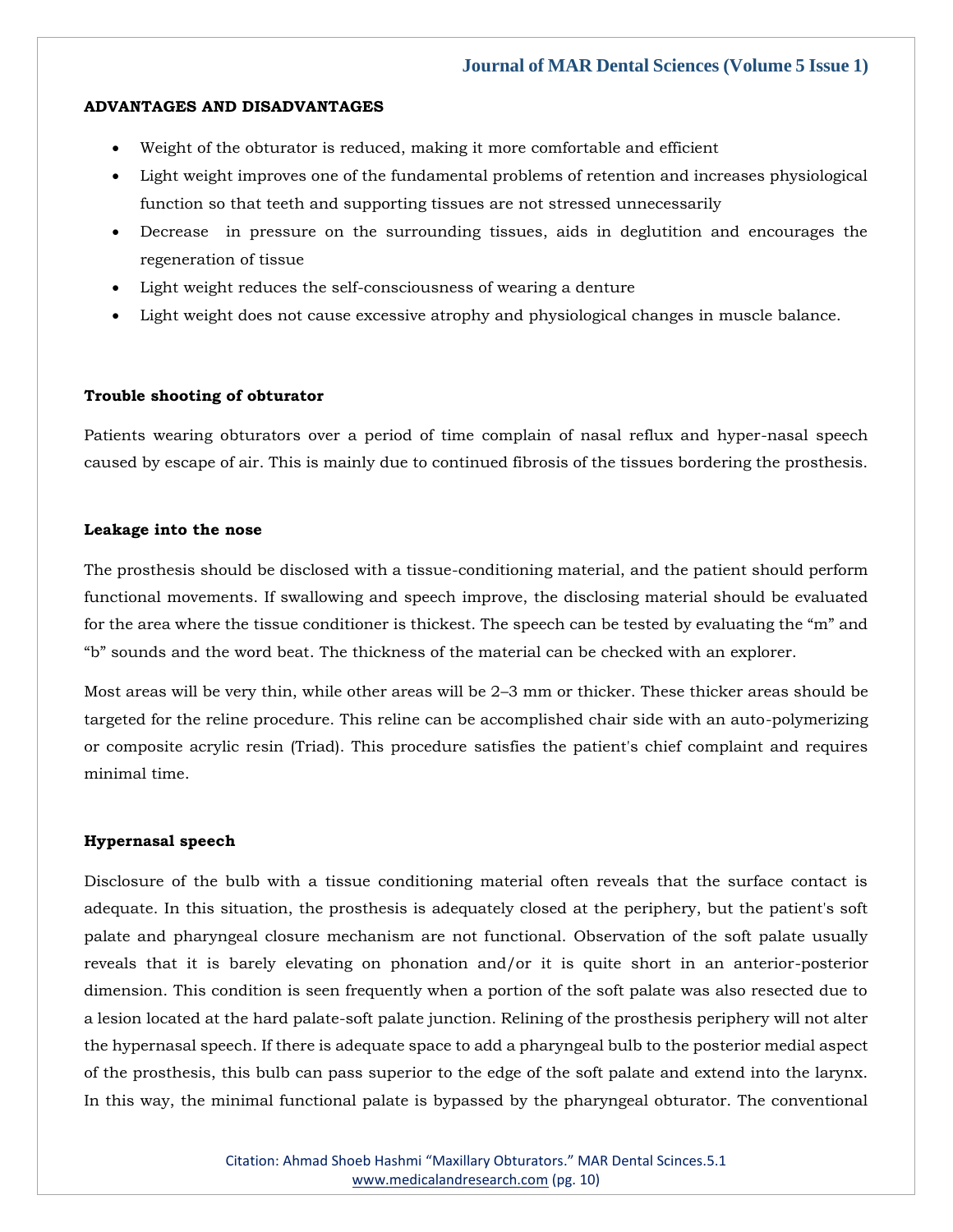obturator prosthesis will close the hard palate defect, and the extension will close the nasopharynx defect

Some obturator prostheses may lack sufficient extension or adaptation at the time of delivery to prevent leakage of fluids of food bolus into the defect upon swallowing. In other patients, speech may be suboptimal

# **References**

[1. Chalian VA, Drane JB, Standish SM. Maxillofacial Prosthetics. Baltimore: The Williams and Wilkins](https://uk.search.yahoo.com/search?fr=mcafee&type=E211GB885G0&p=Baltimore%3A+The+Williams+and+Wilkins)  [Co.; 1971.](https://uk.search.yahoo.com/search?fr=mcafee&type=E211GB885G0&p=Baltimore%3A+The+Williams+and+Wilkins) 

2. [Deba K, Yunus N, Tamrakar A. Oral and maxillofacial prosthetics Part I: Objectives and history. Heal](https://uk.search.yahoo.com/search;_ylt=Awr9J.1E7CpimnQA9p8M34lQ;_ylc=X1MDMTM1MTIxMjgxMgRfcgMyBGZyA21jYWZlZQRmcjIDc2ItdG9wBGdwcmlkAzhHUktGbEUxVFNDckxUYXE1N2FET0EEbl9yc2x0AzAEbl9zdWdnAzAEb3JpZ2luA3VrLnNlYXJjaC55YWhvby5jb20EcG9zAzAEcHFzdHIDBHBxc3RybAMwBHFzdHJsAzY1BHF1ZXJ5A09yYWwlMjBhbmQlMjBtYXhpbGxvZmFjaWFsJTIwcHJvc3RoZXRpY3MlMjBQYXJ0JTIwSSUzQSUyME9iamVjdGl2ZXMlMjBhbmQlMjBoaXN0b3J5BHRfc3RtcAMxNjQ2OTgwMTg0?p=Oral+and+maxillofacial+prosthetics+Part+I%3A+Objectives+and+history&fr2=sb-top&fr=mcafee&type=E211GB885G0)  [Talk 2012;4:18-20.](https://uk.search.yahoo.com/search;_ylt=Awr9J.1E7CpimnQA9p8M34lQ;_ylc=X1MDMTM1MTIxMjgxMgRfcgMyBGZyA21jYWZlZQRmcjIDc2ItdG9wBGdwcmlkAzhHUktGbEUxVFNDckxUYXE1N2FET0EEbl9yc2x0AzAEbl9zdWdnAzAEb3JpZ2luA3VrLnNlYXJjaC55YWhvby5jb20EcG9zAzAEcHFzdHIDBHBxc3RybAMwBHFzdHJsAzY1BHF1ZXJ5A09yYWwlMjBhbmQlMjBtYXhpbGxvZmFjaWFsJTIwcHJvc3RoZXRpY3MlMjBQYXJ0JTIwSSUzQSUyME9iamVjdGl2ZXMlMjBhbmQlMjBoaXN0b3J5BHRfc3RtcAMxNjQ2OTgwMTg0?p=Oral+and+maxillofacial+prosthetics+Part+I%3A+Objectives+and+history&fr2=sb-top&fr=mcafee&type=E211GB885G0) 

3. [Rahn AO, Boucher LJ. Maxillofacial Prosthetics: Principles and Concepts. Saunders \(W.B.\) Co Ltd,](https://uk.search.yahoo.com/search;_ylt=Awr9J.9Y7CpiEPsAt1EM34lQ;_ylc=X1MDMTM1MTIxMjgxMgRfcgMyBGZyA21jYWZlZQRmcjIDc2ItdG9wBGdwcmlkA3E2RmV3Q19iUzhLMDhQaDBEekQ3SUEEbl9yc2x0AzAEbl9zdWdnAzQEb3JpZ2luA3VrLnNlYXJjaC55YWhvby5jb20EcG9zAzAEcHFzdHIDBHBxc3RybAMwBHFzdHJsAzUwBHF1ZXJ5A01heGlsbG9mYWNpYWwlMjBQcm9zdGhldGljcyUzQSUyMFByaW5jaXBsZXMlMjBhbmQlMjBDb25jZXB0cwR0X3N0bXADMTY0Njk4MDIyNg--?p=Maxillofacial+Prosthetics%3A+Principles+and+Concepts&fr2=sb-top&fr=mcafee&type=E211GB885G0)  [1970](https://uk.search.yahoo.com/search;_ylt=Awr9J.9Y7CpiEPsAt1EM34lQ;_ylc=X1MDMTM1MTIxMjgxMgRfcgMyBGZyA21jYWZlZQRmcjIDc2ItdG9wBGdwcmlkA3E2RmV3Q19iUzhLMDhQaDBEekQ3SUEEbl9yc2x0AzAEbl9zdWdnAzQEb3JpZ2luA3VrLnNlYXJjaC55YWhvby5jb20EcG9zAzAEcHFzdHIDBHBxc3RybAMwBHFzdHJsAzUwBHF1ZXJ5A01heGlsbG9mYWNpYWwlMjBQcm9zdGhldGljcyUzQSUyMFByaW5jaXBsZXMlMjBhbmQlMjBDb25jZXB0cwR0X3N0bXADMTY0Njk4MDIyNg--?p=Maxillofacial+Prosthetics%3A+Principles+and+Concepts&fr2=sb-top&fr=mcafee&type=E211GB885G0) 

4. [Parr GR, Tharp GE, Rahn AO. Prosthodontic principles in the framework design of maxillary obturator](https://uk.search.yahoo.com/search;_ylt=AwrgBFCB7CpiRXoAyQAM34lQ;_ylc=X1MDMTM1MTIxMjgxMgRfcgMyBGZyA21jYWZlZQRmcjIDc2ItdG9wBGdwcmlkA19BQVhTT3VFVDQ2bzR4emMuZXBYRkEEbl9yc2x0AzAEbl9zdWdnAzEEb3JpZ2luA3VrLnNlYXJjaC55YWhvby5jb20EcG9zAzAEcHFzdHIDBHBxc3RybAMwBHFzdHJsAzgyBHF1ZXJ5A1Byb3N0aG9kb250aWMlMjBwcmluY2lwbGVzJTIwaW4lMjB0aGUlMjBmcmFtZXdvcmslMjBkZXNpZ24lMjBvZiUyMG1heGlsbGFyeSUyMG9idHVyYXRvciUyMHByb3N0aGVzZXMEdF9zdG1wAzE2NDY5ODAyNDk-?p=Prosthodontic+principles+in+the+framework+design+of+maxillary+obturator+prostheses&fr2=sb-top&fr=mcafee&type=E211GB885G0)  [prostheses. J Prosthet Dent 1989;62:205-12. \[PUBMED\]](https://uk.search.yahoo.com/search;_ylt=AwrgBFCB7CpiRXoAyQAM34lQ;_ylc=X1MDMTM1MTIxMjgxMgRfcgMyBGZyA21jYWZlZQRmcjIDc2ItdG9wBGdwcmlkA19BQVhTT3VFVDQ2bzR4emMuZXBYRkEEbl9yc2x0AzAEbl9zdWdnAzEEb3JpZ2luA3VrLnNlYXJjaC55YWhvby5jb20EcG9zAzAEcHFzdHIDBHBxc3RybAMwBHFzdHJsAzgyBHF1ZXJ5A1Byb3N0aG9kb250aWMlMjBwcmluY2lwbGVzJTIwaW4lMjB0aGUlMjBmcmFtZXdvcmslMjBkZXNpZ24lMjBvZiUyMG1heGlsbGFyeSUyMG9idHVyYXRvciUyMHByb3N0aGVzZXMEdF9zdG1wAzE2NDY5ODAyNDk-?p=Prosthodontic+principles+in+the+framework+design+of+maxillary+obturator+prostheses&fr2=sb-top&fr=mcafee&type=E211GB885G0) 

5. [Lang BR, Bruce RA. Presurgical maxillectomy prosthesis. J Prosthet Dent 1967;17:613-9. \[PUBMED\]](https://uk.search.yahoo.com/search;_ylt=AwrT4o.Z7CpixfQA8zMM34lQ;_ylc=X1MDMTM1MTIxMjgxMgRfcgMyBGZyA21jYWZlZQRmcjIDc2ItdG9wBGdwcmlkA3E5Q2YzaGZfUTZlTlR2RFg3empLaUEEbl9yc2x0AzAEbl9zdWdnAzQEb3JpZ2luA3VrLnNlYXJjaC55YWhvby5jb20EcG9zAzAEcHFzdHIDBHBxc3RybAMwBHFzdHJsAzM1BHF1ZXJ5A1ByZXN1cmdpY2FsJTIwbWF4aWxsZWN0b215JTIwcHJvc3RoZXNpcwR0X3N0bXADMTY0Njk4MDI2Ng--?p=Presurgical+maxillectomy+prosthesis&fr2=sb-top&fr=mcafee&type=E211GB885G0)

6. [Schaefer K, Taylor TD. Palatal lift prosthesis first described by Gibbons and Bloomer in 1958. Clinical](https://uk.search.yahoo.com/search;_ylt=Awr9KKyq7CpiJNoAC2oM34lQ;_ylc=X1MDMTM1MTIxMjgxMgRfcgMyBGZyA21jYWZlZQRmcjIDc2ItdG9wBGdwcmlkA1pzaU5qUzl6UWRXNU01MXFRTDNJdEEEbl9yc2x0AzAEbl9zdWdnAzAEb3JpZ2luA3VrLnNlYXJjaC55YWhvby5jb20EcG9zAzAEcHFzdHIDBHBxc3RybAMwBHFzdHJsAzEwOARxdWVyeQNQYWxhdGFsJTIwbGlmdCUyMHByb3N0aGVzaXMlMjBmaXJzdCUyMGRlc2NyaWJlZCUyMGJ5JTIwR2liYm9ucyUyMGFuZCUyMEJsb29tZXIlMjBpbiUyMDE5NTguJTIwQ2xpbmljYWwlMjBhcHBsaWNhdGlvbiUyMG9mJTIwcGFsYXRhbCUyMGxpZnQEdF9zdG1wAzE2NDY5ODAzMDk-?p=Palatal+lift+prosthesis+first+described+by+Gibbons+and+Bloomer+in+1958.+Clinical+application+of+palatal+lift&fr2=sb-top&fr=mcafee&type=E211GB885G0)  [application of palatal lift. Clinical Maxillofacial Prosthetics. 1st ed., Ch. 9. Chicago: Quintessence](https://uk.search.yahoo.com/search;_ylt=Awr9KKyq7CpiJNoAC2oM34lQ;_ylc=X1MDMTM1MTIxMjgxMgRfcgMyBGZyA21jYWZlZQRmcjIDc2ItdG9wBGdwcmlkA1pzaU5qUzl6UWRXNU01MXFRTDNJdEEEbl9yc2x0AzAEbl9zdWdnAzAEb3JpZ2luA3VrLnNlYXJjaC55YWhvby5jb20EcG9zAzAEcHFzdHIDBHBxc3RybAMwBHFzdHJsAzEwOARxdWVyeQNQYWxhdGFsJTIwbGlmdCUyMHByb3N0aGVzaXMlMjBmaXJzdCUyMGRlc2NyaWJlZCUyMGJ5JTIwR2liYm9ucyUyMGFuZCUyMEJsb29tZXIlMjBpbiUyMDE5NTguJTIwQ2xpbmljYWwlMjBhcHBsaWNhdGlvbiUyMG9mJTIwcGFsYXRhbCUyMGxpZnQEdF9zdG1wAzE2NDY5ODAzMDk-?p=Palatal+lift+prosthesis+first+described+by+Gibbons+and+Bloomer+in+1958.+Clinical+application+of+palatal+lift&fr2=sb-top&fr=mcafee&type=E211GB885G0)  [Publication Co, Inc.; 2000. p. 133.](https://uk.search.yahoo.com/search;_ylt=Awr9KKyq7CpiJNoAC2oM34lQ;_ylc=X1MDMTM1MTIxMjgxMgRfcgMyBGZyA21jYWZlZQRmcjIDc2ItdG9wBGdwcmlkA1pzaU5qUzl6UWRXNU01MXFRTDNJdEEEbl9yc2x0AzAEbl9zdWdnAzAEb3JpZ2luA3VrLnNlYXJjaC55YWhvby5jb20EcG9zAzAEcHFzdHIDBHBxc3RybAMwBHFzdHJsAzEwOARxdWVyeQNQYWxhdGFsJTIwbGlmdCUyMHByb3N0aGVzaXMlMjBmaXJzdCUyMGRlc2NyaWJlZCUyMGJ5JTIwR2liYm9ucyUyMGFuZCUyMEJsb29tZXIlMjBpbiUyMDE5NTguJTIwQ2xpbmljYWwlMjBhcHBsaWNhdGlvbiUyMG9mJTIwcGFsYXRhbCUyMGxpZnQEdF9zdG1wAzE2NDY5ODAzMDk-?p=Palatal+lift+prosthesis+first+described+by+Gibbons+and+Bloomer+in+1958.+Clinical+application+of+palatal+lift&fr2=sb-top&fr=mcafee&type=E211GB885G0) 

7. [Lavelle W, Hardy J. For treatment of palate-pharyngeal incompetence: Palatal lift prosthesis. J](https://uk.search.yahoo.com/search;_ylt=Awr4xLDU7CpiZS4ARS4M34lQ;_ylc=X1MDMTM1MTIxMjgxMgRfcgMyBGZyA21jYWZlZQRmcjIDc2ItdG9wBGdwcmlkAy5JQkYxQUVtUlIyRmFoS0M5LkFzWEEEbl9yc2x0AzAEbl9zdWdnAzAEb3JpZ2luA3VrLnNlYXJjaC55YWhvby5jb20EcG9zAzAEcHFzdHIDBHBxc3RybAMwBHFzdHJsAzcyBHF1ZXJ5A0ZvciUyMHRyZWF0bWVudCUyMG9mJTIwcGFsYXRlLXBoYXJ5bmdlYWwlMjBpbmNvbXBldGVuY2UlM0ElMjBQYWxhdGFsJTIwbGlmdCUyMHByb3N0aGVzaXMEdF9zdG1wAzE2NDY5ODAzMjY-?p=For+treatment+of+palate-pharyngeal+incompetence%3A+Palatal+lift+prosthesis&fr2=sb-top&fr=mcafee&type=E211GB885G0)  [Prosthet Dent 1979;42:308.](https://uk.search.yahoo.com/search;_ylt=Awr4xLDU7CpiZS4ARS4M34lQ;_ylc=X1MDMTM1MTIxMjgxMgRfcgMyBGZyA21jYWZlZQRmcjIDc2ItdG9wBGdwcmlkAy5JQkYxQUVtUlIyRmFoS0M5LkFzWEEEbl9yc2x0AzAEbl9zdWdnAzAEb3JpZ2luA3VrLnNlYXJjaC55YWhvby5jb20EcG9zAzAEcHFzdHIDBHBxc3RybAMwBHFzdHJsAzcyBHF1ZXJ5A0ZvciUyMHRyZWF0bWVudCUyMG9mJTIwcGFsYXRlLXBoYXJ5bmdlYWwlMjBpbmNvbXBldGVuY2UlM0ElMjBQYWxhdGFsJTIwbGlmdCUyMHByb3N0aGVzaXMEdF9zdG1wAzE2NDY5ODAzMjY-?p=For+treatment+of+palate-pharyngeal+incompetence%3A+Palatal+lift+prosthesis&fr2=sb-top&fr=mcafee&type=E211GB885G0) 

8. [Eckert S, Desjardins R, Taylor T. Clinical Management of the Soft Palate Defect. Ch. 8. Chicago:](https://uk.search.yahoo.com/search;_ylt=AwrTYlfl7Cpi.dIAk3UM34lQ;_ylc=X1MDMTM1MTIxMjgxMgRfcgMyBGZyA21jYWZlZQRmcjIDc2ItdG9wBGdwcmlkA2loZlA3LmJYUS5LZkloQlRoT0RWaUEEbl9yc2x0AzAEbl9zdWdnAzQEb3JpZ2luA3VrLnNlYXJjaC55YWhvby5jb20EcG9zAzAEcHFzdHIDBHBxc3RybAMwBHFzdHJsAzQ1BHF1ZXJ5A0NsaW5pY2FsJTIwTWFuYWdlbWVudCUyMG9mJTIwdGhlJTIwU29mdCUyMFBhbGF0ZSUyMERlZmVjdAR0X3N0bXADMTY0Njk4MDM1Mw--?p=Clinical+Management+of+the+Soft+Palate+Defect&fr2=sb-top&fr=mcafee&type=E211GB885G0)  [Quintessence Publication Co, Inc.; 2000. p. 125.](https://uk.search.yahoo.com/search;_ylt=AwrTYlfl7Cpi.dIAk3UM34lQ;_ylc=X1MDMTM1MTIxMjgxMgRfcgMyBGZyA21jYWZlZQRmcjIDc2ItdG9wBGdwcmlkA2loZlA3LmJYUS5LZkloQlRoT0RWaUEEbl9yc2x0AzAEbl9zdWdnAzQEb3JpZ2luA3VrLnNlYXJjaC55YWhvby5jb20EcG9zAzAEcHFzdHIDBHBxc3RybAMwBHFzdHJsAzQ1BHF1ZXJ5A0NsaW5pY2FsJTIwTWFuYWdlbWVudCUyMG9mJTIwdGhlJTIwU29mdCUyMFBhbGF0ZSUyMERlZmVjdAR0X3N0bXADMTY0Njk4MDM1Mw--?p=Clinical+Management+of+the+Soft+Palate+Defect&fr2=sb-top&fr=mcafee&type=E211GB885G0) 

9. [Thomas T, Ronald D. Construction of the meatus type obturator: Its advantages and disadvantages.](https://uk.search.yahoo.com/search;_ylt=Awr9F5gB7SpirpAAvcMM34lQ;_ylc=X1MDMTM1MTIxMjgxMgRfcgMyBGZyA21jYWZlZQRmcjIDc2ItdG9wBGdwcmlkA2t3M2NQVlhBVE5HdkxhVEdOSUI3WEEEbl9yc2x0AzAEbl9zdWdnAzAEb3JpZ2luA3VrLnNlYXJjaC55YWhvby5jb20EcG9zAzAEcHFzdHIDBHBxc3RybAMwBHFzdHJsAzc1BHF1ZXJ5A0NvbnN0cnVjdGlvbiUyMG9mJTIwdGhlJTIwbWVhdHVzJTIwdHlwZSUyMG9idHVyYXRvciUzQSUyMEl0cyUyMGFkdmFudGFnZXMlMjBhbmQlMjBkaXNhZHZhbnRhZ2VzBHRfc3RtcAMxNjQ2OTgwMzY3?p=Construction+of+the+meatus+type+obturator%3A+Its+advantages+and+disadvantages&fr2=sb-top&fr=mcafee&type=E211GB885G0) [J Prosthet Dent 1983;16:279.](https://uk.search.yahoo.com/search;_ylt=Awr9F5gB7SpirpAAvcMM34lQ;_ylc=X1MDMTM1MTIxMjgxMgRfcgMyBGZyA21jYWZlZQRmcjIDc2ItdG9wBGdwcmlkA2t3M2NQVlhBVE5HdkxhVEdOSUI3WEEEbl9yc2x0AzAEbl9zdWdnAzAEb3JpZ2luA3VrLnNlYXJjaC55YWhvby5jb20EcG9zAzAEcHFzdHIDBHBxc3RybAMwBHFzdHJsAzc1BHF1ZXJ5A0NvbnN0cnVjdGlvbiUyMG9mJTIwdGhlJTIwbWVhdHVzJTIwdHlwZSUyMG9idHVyYXRvciUzQSUyMEl0cyUyMGFkdmFudGFnZXMlMjBhbmQlMjBkaXNhZHZhbnRhZ2VzBHRfc3RtcAMxNjQ2OTgwMzY3?p=Construction+of+the+meatus+type+obturator%3A+Its+advantages+and+disadvantages&fr2=sb-top&fr=mcafee&type=E211GB885G0) 

10. Sharry JJ. The meatus obturator [in cleft palate prosthesis. Oral Surg Oral Med Oral Pathol](https://uk.search.yahoo.com/search;_ylt=AwrgEa4P7SpiWVgAnF4M34lQ;_ylc=X1MDMTM1MTIxMjgxMgRfcgMyBGZyA21jYWZlZQRmcjIDc2ItdG9wBGdwcmlkA1BrakgxcDhHVFlTZVBGLm9kUnFOWEEEbl9yc2x0AzAEbl9zdWdnAzQEb3JpZ2luA3VrLnNlYXJjaC55YWhvby5jb20EcG9zAzAEcHFzdHIDBHBxc3RybAMwBHFzdHJsAzQ3BHF1ZXJ5A1RoZSUyMG1lYXR1cyUyMG9idHVyYXRvciUyMGluJTIwY2xlZnQlMjBwYWxhdGUlMjBwcm9zdGhlc2lzBHRfc3RtcAMxNjQ2OTgwMzk4?p=The+meatus+obturator+in+cleft+palate+prosthesis&fr2=sb-top&fr=mcafee&type=E211GB885G0)  [1954;7:852-5. \[PUBMED\]](https://uk.search.yahoo.com/search;_ylt=AwrgEa4P7SpiWVgAnF4M34lQ;_ylc=X1MDMTM1MTIxMjgxMgRfcgMyBGZyA21jYWZlZQRmcjIDc2ItdG9wBGdwcmlkA1BrakgxcDhHVFlTZVBGLm9kUnFOWEEEbl9yc2x0AzAEbl9zdWdnAzQEb3JpZ2luA3VrLnNlYXJjaC55YWhvby5jb20EcG9zAzAEcHFzdHIDBHBxc3RybAMwBHFzdHJsAzQ3BHF1ZXJ5A1RoZSUyMG1lYXR1cyUyMG9idHVyYXRvciUyMGluJTIwY2xlZnQlMjBwYWxhdGUlMjBwcm9zdGhlc2lzBHRfc3RtcAMxNjQ2OTgwMzk4?p=The+meatus+obturator+in+cleft+palate+prosthesis&fr2=sb-top&fr=mcafee&type=E211GB885G0) 

[11. Gitto CA, Plata WG, Schaaf NG. Evaluation of the peri-implant epithelial tissue of percutaneous](https://uk.search.yahoo.com/search;_ylt=Awr9J.cu7SpicEEAY4EM34lQ;_ylc=X1MDMTM1MTIxMjgxMgRfcgMyBGZyA21jYWZlZQRmcjIDc2ItdG9wBGdwcmlkAzdBUFlOazZsVGgyaVlJdGtYTV9uckEEbl9yc2x0AzAEbl9zdWdnAzAEb3JpZ2luA3VrLnNlYXJjaC55YWhvby5jb20EcG9zAzAEcHFzdHIDBHBxc3RybAMwBHFzdHJsAzExOARxdWVyeQNFdmFsdWF0aW9uJTIwb2YlMjB0aGUlMjBwZXJpLWltcGxhbnQlMjBlcGl0aGVsaWFsJTIwdGlzc3VlJTIwb2YlMjBwZXJjdXRhbmVvdXMlMjBpbXBsYW50JTIwYWJ1dG1lbnRzJTIwc3VwcG9ydGluZyUyMG1heGlsbG9mYWNpYWwlMjBwcm9zdGhlc2VzBHRfc3RtcAMxNjQ2OTgwNDE5?p=Evaluation+of+the+peri-implant+epithelial+tissue+of+percutaneous+implant+abutments+supporting+maxillofacial+prostheses&fr2=sb-top&fr=mcafee&type=E211GB885G0)  [implant abutments supporting maxillofacial prostheses. Int J Oral Maxillofac Implants 1994;9:197-206.](https://uk.search.yahoo.com/search;_ylt=Awr9J.cu7SpicEEAY4EM34lQ;_ylc=X1MDMTM1MTIxMjgxMgRfcgMyBGZyA21jYWZlZQRmcjIDc2ItdG9wBGdwcmlkAzdBUFlOazZsVGgyaVlJdGtYTV9uckEEbl9yc2x0AzAEbl9zdWdnAzAEb3JpZ2luA3VrLnNlYXJjaC55YWhvby5jb20EcG9zAzAEcHFzdHIDBHBxc3RybAMwBHFzdHJsAzExOARxdWVyeQNFdmFsdWF0aW9uJTIwb2YlMjB0aGUlMjBwZXJpLWltcGxhbnQlMjBlcGl0aGVsaWFsJTIwdGlzc3VlJTIwb2YlMjBwZXJjdXRhbmVvdXMlMjBpbXBsYW50JTIwYWJ1dG1lbnRzJTIwc3VwcG9ydGluZyUyMG1heGlsbG9mYWNpYWwlMjBwcm9zdGhlc2VzBHRfc3RtcAMxNjQ2OTgwNDE5?p=Evaluation+of+the+peri-implant+epithelial+tissue+of+percutaneous+implant+abutments+supporting+maxillofacial+prostheses&fr2=sb-top&fr=mcafee&type=E211GB885G0)  [\[PUBMED\]](https://uk.search.yahoo.com/search;_ylt=Awr9J.cu7SpicEEAY4EM34lQ;_ylc=X1MDMTM1MTIxMjgxMgRfcgMyBGZyA21jYWZlZQRmcjIDc2ItdG9wBGdwcmlkAzdBUFlOazZsVGgyaVlJdGtYTV9uckEEbl9yc2x0AzAEbl9zdWdnAzAEb3JpZ2luA3VrLnNlYXJjaC55YWhvby5jb20EcG9zAzAEcHFzdHIDBHBxc3RybAMwBHFzdHJsAzExOARxdWVyeQNFdmFsdWF0aW9uJTIwb2YlMjB0aGUlMjBwZXJpLWltcGxhbnQlMjBlcGl0aGVsaWFsJTIwdGlzc3VlJTIwb2YlMjBwZXJjdXRhbmVvdXMlMjBpbXBsYW50JTIwYWJ1dG1lbnRzJTIwc3VwcG9ydGluZyUyMG1heGlsbG9mYWNpYWwlMjBwcm9zdGhlc2VzBHRfc3RtcAMxNjQ2OTgwNDE5?p=Evaluation+of+the+peri-implant+epithelial+tissue+of+percutaneous+implant+abutments+supporting+maxillofacial+prostheses&fr2=sb-top&fr=mcafee&type=E211GB885G0)